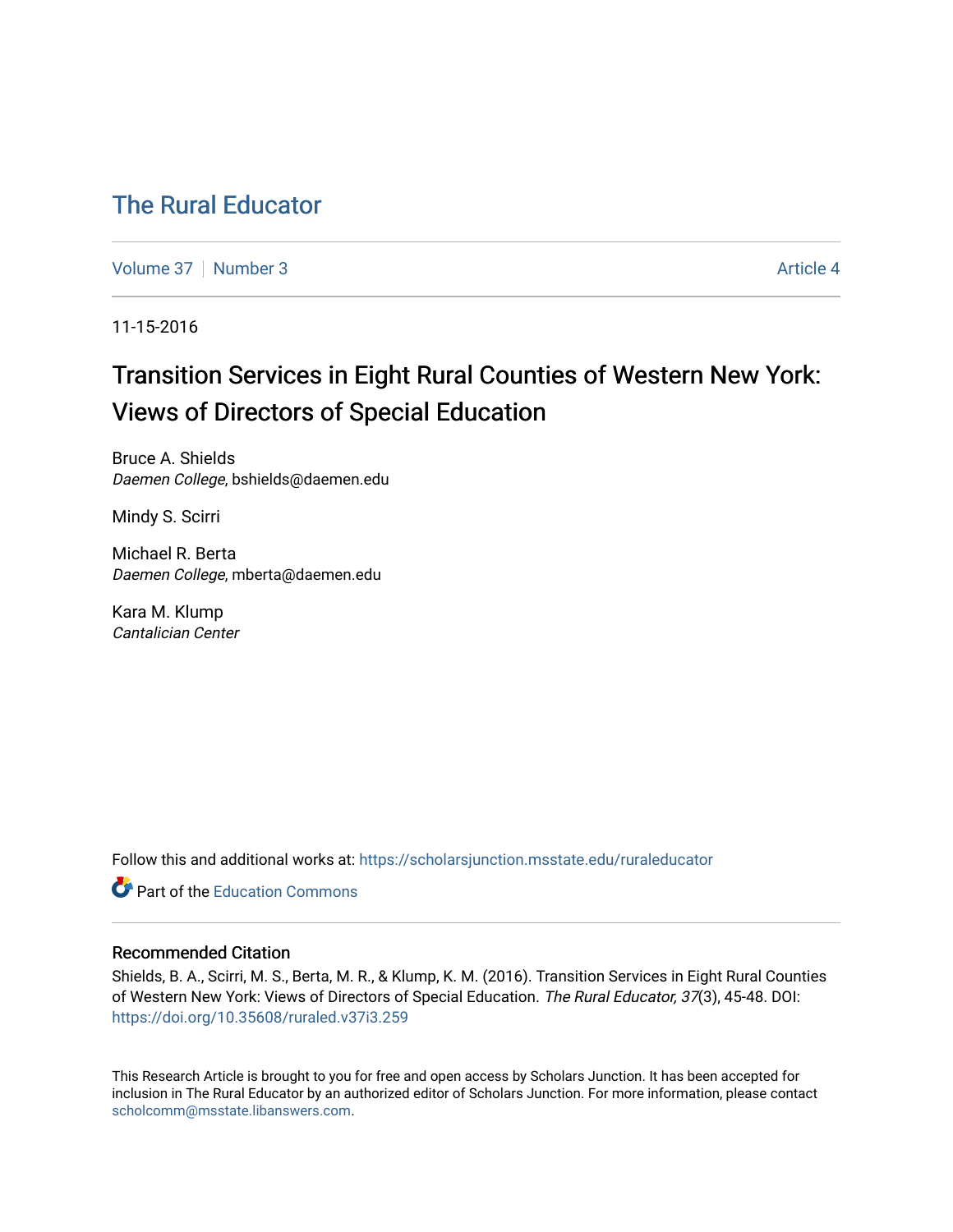## **Transition Services in Eight Rural Counties of Western New York:**

## **Views of Directors of Special Education**

**Bruce A. Shields**

## **Mindy S. Scirri**

## **Michael R. Berta**

*Daemen College*

## **Kara M. Klump**

*Cantalician Center*

Although the P-12 setting has certain protections (Gargiulo, 2011), when students with special needs leave the school environment through graduation or aging out, transition services become paramount (Tillmann & Ford, 2001). Transition caught the eye of the federal government as early as the 1980s (Zhang, Ivester, & Katsiyannis, 2005). The Office of Special Education and Rehabilitative Services (OSERS) was created to administer programs educating children and youth with disabilities and provide funding to support transition programs, technical assistance projects and research projects related to youth with disabilities (U.S. Department of Education, 2012). Contemporary transition services have evolved from simply looking at independent and work environments to including post-secondary education, changing employment conditions, adult social services, community involvement, and vocational education (Wehman, 2013). Today, the attention to transition, especially for students with disabilities, has become even more crucial as educational reform initiatives increasingly focus on standards for college and career readiness.

Rural school districts face different challenges than urban and suburban districts. In fact, several Rural Systemic Initiatives (RSIs) have been established around the country to isolate and address rural school district issues (Harmon & Smith, 2012). In order to improve the effectiveness of transition services in rural schools, feedback from stakeholders in the process is vital. Directors of special education, specifically, must work to facilitate a quality and seamless process for transition despite challenges, and those working in rural settings may face additional obstacles. This study examines the perspectives of these front-line providers in order to begin to understand the difficulties that rural school

districts, in particular, must overcome. The challenges and suggestions expressed by directors of special education impact the trajectory of improvements that need to be made in rural education transition services. These improvements will not only streamline processes for rural educators and staff involved in transition, but will ultimately benefit the families they serve.

### **Method**

The current investigation uses a cross-sectional survey design to examine opinions of directors of special education regarding high school transition practices in their own rural school districts. Questionnaires were utilized to address transition topics that special education directors encounter daily: involvement of special education teachers, involvement of parents/guardians, involvement of the community, and involvement of BOCES. (In New York, the Board of Cooperative Educational Services [BOCES] provides shared services to participating school districts in designated regions.) These topics were chosen based on frequent encounters with directors of special education, teachers, and administrators within the eight counties of Western New York targeted in this convenience sample: Alleghany, Chautauqua, Cattaraugus, Erie, Genesee, Niagara, Orleans and Wyoming. Directors of special education in those districts were sent letters explaining that a survey URL link would be e-mailed to them to garner opinions about transition services in their own districts. Each response on the survey was based on a Likert scale ranging from "very satisfactory" to "very unsatisfactory," and there was an opportunity for respondents to provide written commentary as well. Of the 75 directors who were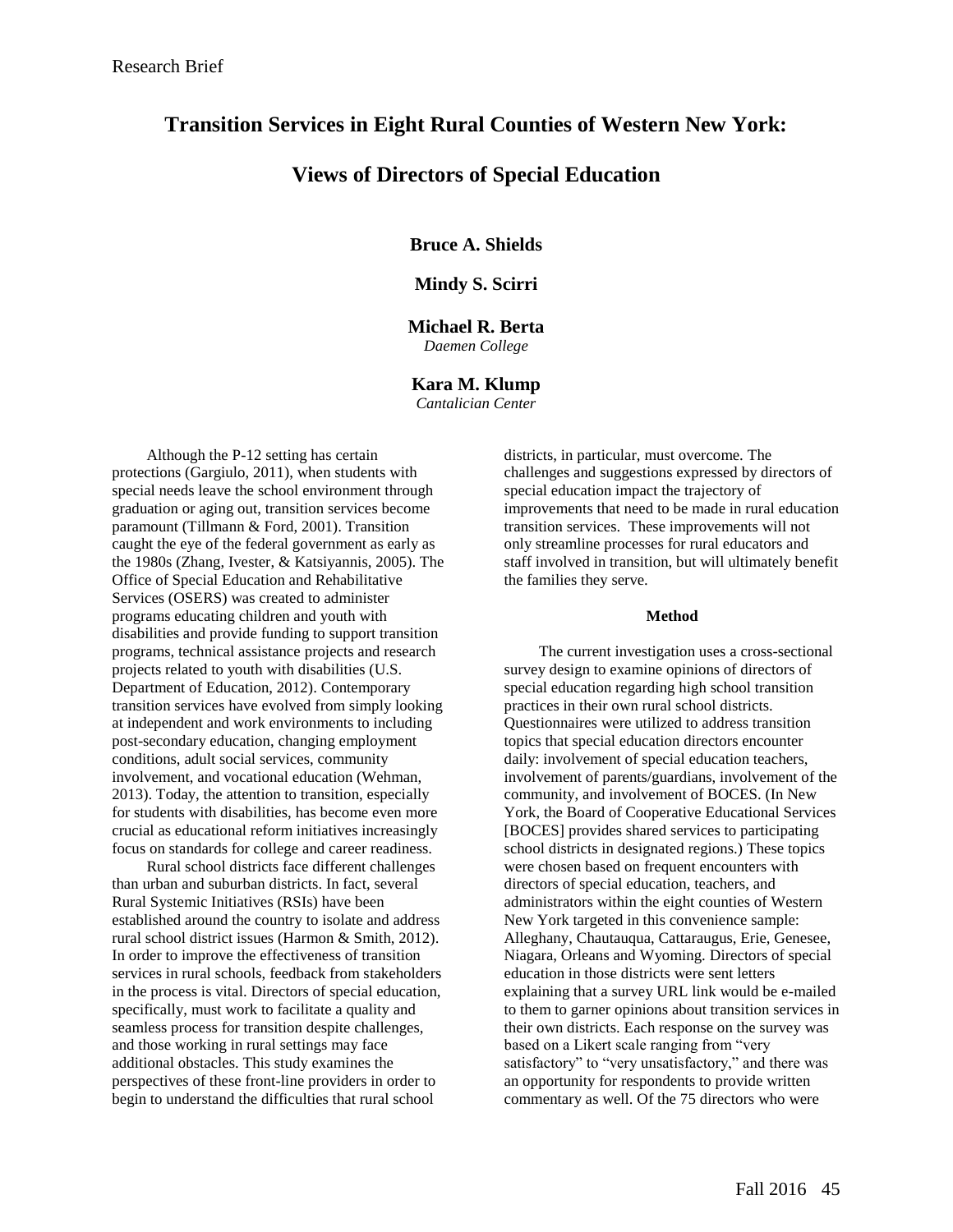contacted, 30 returned useable surveys, which resulted in a 40% response rate.

Table 1.

| Response ratings of rural directors of special education on their transition services                       |                              |                                                                                                  |   |    |   |        |        |
|-------------------------------------------------------------------------------------------------------------|------------------------------|--------------------------------------------------------------------------------------------------|---|----|---|--------|--------|
| VS                                                                                                          | S                            | SS                                                                                               | N | SU | U | VS     | NO     |
|                                                                                                             |                              |                                                                                                  |   |    |   |        |        |
| How would you rate your school's or district's transition services offered to your students?                |                              |                                                                                                  |   |    |   |        |        |
| 9 (30)                                                                                                      |                              | $13(43.4)$ $7(23.3)$ $0(0.0)$ $1(3.3)$ $0(0.0)$                                                  |   |    |   | 0(0.0) | 0(0.0) |
| How would you rate the involvement of your special education teachers in transition services for your       |                              |                                                                                                  |   |    |   |        |        |
|                                                                                                             | students with special needs? |                                                                                                  |   |    |   |        |        |
| 11(36.7)                                                                                                    |                              | $12(40)$ $7(23.3)$ $0(0.0)$ $0(0.0)$ $0(0.0)$ $0(0.0)$                                           |   |    |   |        | 0(0.0) |
| How would you rate the involvement of parents/guardians in the transition services offered to your students |                              |                                                                                                  |   |    |   |        |        |
| with special needs?                                                                                         |                              |                                                                                                  |   |    |   |        |        |
|                                                                                                             |                              | $3(10)$ $10(33.3)$ $12(40)$ $1(3.3)$ $2(6.7)$ $2(6.7)$ $0(0.0)$                                  |   |    |   |        | 0(0.0) |
| How would you rate the involvement of your community in the transition services offered to your students    |                              |                                                                                                  |   |    |   |        |        |
| with special needs?                                                                                         |                              |                                                                                                  |   |    |   |        |        |
|                                                                                                             |                              | $5(16.7)$ $3(10)$ $11(36.7)$ $4(13.3)$ $2(6.7)$ $5(16.7)$ $0(0.0)$                               |   |    |   |        | 0(0.0) |
| How would you rate the involvement of BOCES in the transition services offered to your students with        |                              |                                                                                                  |   |    |   |        |        |
| special needs?                                                                                              |                              |                                                                                                  |   |    |   |        |        |
|                                                                                                             |                              | 5 (16.7) 10 (33.3) 10 (33.3) 2 (6.7) 1 (3.3) 1 (3.3) 1 (3.3)                                     |   |    |   |        | 0(0.0) |
|                                                                                                             |                              | Note: VS=very satisfactory, S=satisfactory, SS=somewhat satisfactory, N=neither satisfactory nor |   |    |   |        |        |

*unsatisfactory, SU=somewhat satisfactory, U=unsatisfactory, VU=very unsatisfactory, NO=no opinion/unable to answer. Numbers in parentheses are percentages based on number of responses.*

#### **Results**

Directors of special education who participated in this study indicated that they were satisfied with the transition services in their own districts; 96.7% (29 out of the 30 responses) of the directors rated their transition services as very satisfactory (30%), satisfactory (43.4%), or somewhat satisfactory (23.3%). Such a high degree of satisfaction may be reflective of their quality transition services; however, the possibility of self-report bias cannot be dismissed. Examined more critically however, the results do indicate that there is room for improvement. Directors' comments indicate that their districts should have "support to offer multioccupational courses" and more "viable options for students needing to transition into supported employment and independent living situations."

The highest ratings related to directors' opinions about their own special education teachers' involvement with the transition services. A full 100% are rated at somewhat satisfactory or higher. While these responses are subject to the same possible selfreport biases, the fact that 76.7% are satisfied or very satisfied may indicate that any gaps in quality are more likely to be due to factors other than the involvement of special education teachers. According to the Individuals with Disabilities Education Improvement Act (2004), transition planning must be addressed when students with disabilities turn 14 or 15, and more in-depth plans must be included in the

Individual Education Planning (IEP) process at the age of 16. The bulk of the planning and implementation of transition falls to special educators as mandated by law. Directors offer no suggestions for how to increase involvement of their special education teachers in transition services.

Conversely, the degree of parental involvement in transition planning is not mandated by law. While statistically the opinions of the directors are favorable regarding parents'/guardians' involvement, there are also some ratings suggesting the need for improvement. Although 83.3% of the responses demonstrate that directors of special education are at least somewhat satisfied with the involvement of parents/guardians, there are more directors responding satisfactory (33.3%) and somewhat satisfactory (40%) than those responding very satisfactory (10%). Directors' suggestions include the need for parents/guardians to take more ownership of their children's readiness to enter the workforce (i.e., being on time for school, following teacher directives, and supporting district efforts to foster independence), additional parent education and information about resources available within the county and outlying areas, and more proactive involvement in post-school planning especially where jobs are scarce or college may be an unrealistic option.

The results related to community involvement are the lowest among all of the questions. While 63.4% of the opinions are deemed in the satisfactory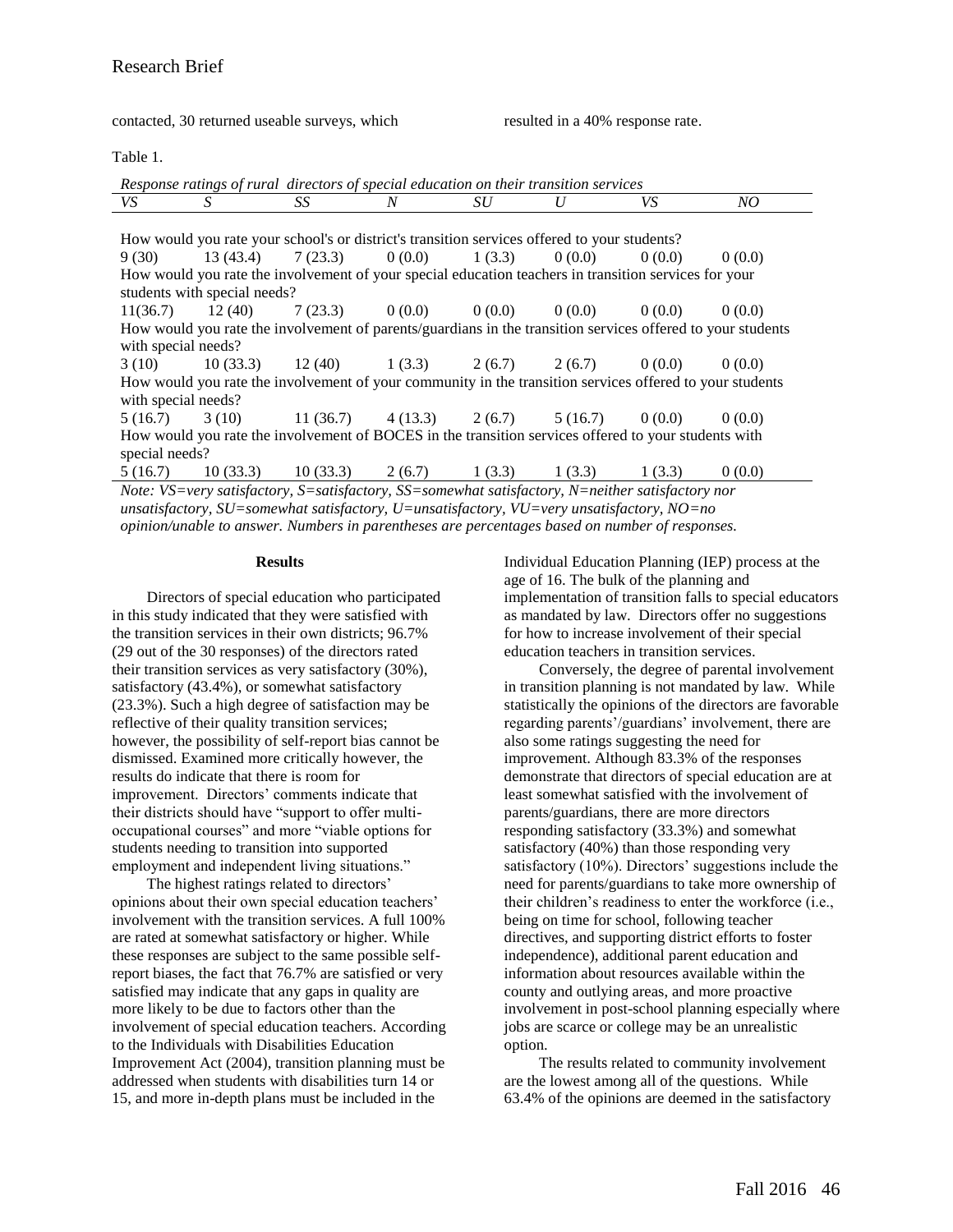range, a full 36.6% are in the neutral to unsatisfactory range. Except for the 16.7% of directors who report being very satisfied with community involvement, there seems to be disengagement between the work performed within the schools in planning for transition and the ultimate implementation of the transition plans within the community. In their comments regarding community involvement, directors cite the challenge of building relationships with community organizations. Directors suggest more opportunities for unpaid internships, increased "community awareness and training to be able to support students with disabilities in local establishments," and more options for students to become gainfully employed especially in rural areas where "there are few jobs" and "transportation is a concern." One director, in a rural area with "very limited resources" suggests that "surrounding communities pool their resources" and/or "larger communities that have more resources reach out and open up these services to us." Directors want a layout of available options that may benefit each student, and they hope for "more community outreach at the state level to assist with transition."

Another theme apparent in the directors' comments is that of a further need to help those students with less severe disabilities. One director asked for more community involvement particularly for "the students with more ability to learn more about the transition services." Another director complained that "employment preparation and support services are only available to the most disabled students," and another director noted that "there are no services for the 'typical' LD student seeking options after high school." Thus, while community involvement may be lacking for those students with the most severe disabilities, there may be even fewer resources and supports for those with less severe disabilities—particularly in rural districts with already limited resources.

While not quite as undesirable as the community involvement ratings, the link between transition services and local BOCES organizations is also lacking for some districts. BOCES was originally created as a temporary "intermediate" school district to assist rural school districts to share resources that would otherwise be too expensive or too rare to provide in each district. As suggested in the comments, one way to improve this connection would be the completion of career development and occupations studies [CDOS] via BOCES career and technical education programs. Directors claiming disengagement with BOCES note the lack of occupational courses with work experience, unsatisfactory IEP follow-through, and limited communication as contributing factors. For one

district, "BOCES is not a player in the transition field at this time," and for at least one district, "exit summaries are not always shared." There are, however, just as many results of very satisfactory interaction with BOCES (16.7%) as there are for neutral to unsatisfactory interaction with BOCES (16.7%), so variation in such relationships is evident among school districts.

#### **Discussion**

Directors of special education in the current sample were mostly satisfied with their own district practices and the efforts of their staff when providing transition services. However, in some rural school districts in Western New York, there appears to be a lack of synergy between school district staff, and parents/guardians, the community, and BOCES. If this aspect of coordination and communication can be overcome, the transition process will be more successful. Further, more attention may be necessary regarding the particular transition needs of students with less severe disabilities in these rural districts where resources are already limited. While the findings of this survey and the comments should be viewed with caution, as they represent a small survey sample of rural special education directors in Western New York, there exist strong opinions about transition services. Additional research is needed to determine if the transition needs of these districts are not so unique when compared to other rural counties. Further, additional research is necessary to examine opinions of other stakeholders in the transition process (i.e., students, parents/guardians, community organizations, and BOCES). The quantitative ratings and qualitative suggestions/comments provided by research studies like these may help guide reform of transition services. In rural school districts especially, where resources and opportunities may be more limited, the most effective and efficient use of transition services is crucial for the post-secondary success of the students with disabilities receiving those services.